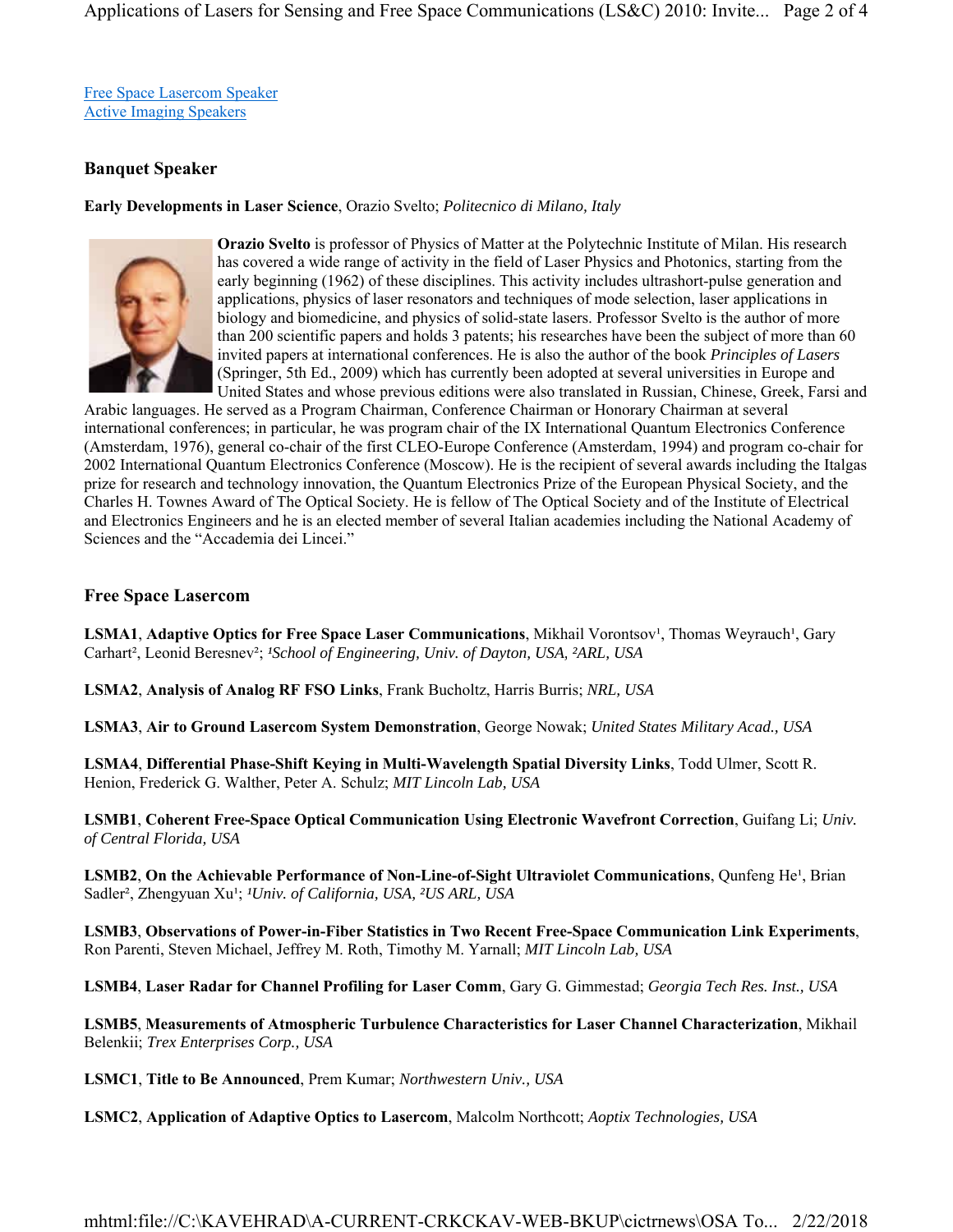**LSMC3**, **Free-Space Quantum Key Distribution with Multilevel Encoding via Transverse Field Modulation**, Mark T. Gruneisen; *AFRL, USA*

**LSMC4**, Free-Space Analog Optical Links: Systems, Performance and Statistical Properties, Frank Bucholtz<sup>1</sup>, C. I. Moore<sup>1</sup>, H. R. Burris<sup>1</sup>, C. S. McDermitt<sup>1</sup>, R. Mahon<sup>1</sup>, M. R. Suite<sup>1</sup>, J. V. Michalowicz<sup>2</sup>, G. C. Gilbreath<sup>1</sup>, W. S. Rabinovich<sup>1</sup>; <sup>*INRL, USA, <sup>2</sup>Global Strategies Group, North America, Inc., USA*</sup>

**LSTuA1**, **Analysis of a Field-Conjugation Adaptive Array for Coherent Free-Space Optical Links**, Aniceto Belmonte<sup>1</sup>, Joseph M. Kahn<sup>2</sup>; *<sup>1</sup>Dept. of Signal Theory and Communications, Technical Univ. of Catalonia, Spain, ²Stanford Univ., USA*

**LSTuA2**, **A Review of Vertical Cavity Semiconductor Optical Amplifiers and Applications**, Michael Sánchez; *CENTRA Technology, USA*

LSTuB1, Underwater Optical Modulating Retro-Reflector Links, William S. Rabinovich<sup>1</sup>, Rita Mahon<sup>1</sup>, Mike Ferraro<sup>1</sup>, James Murphy<sup>1</sup>, Linda Mullen<sup>2</sup>, Brandon Cohenour<sup>2</sup>, John Muth<sup>3</sup>, Leah Ziph-Schatzberg<sup>4</sup>; *<sup>1</sup>NRL, USA, <sup>2</sup>Electro-Optics and Special Mission Sensors Div., Naval Air Systems Command, NAVAIR, USA, ³North Carolina State Univ., USA, 4Photonics Ctr., Boston Univ., USA*

**LSTuB2**, **High Data Rate Underwater Comms**, Phil Lacovara; *Ambalux Corp., USA*

**LSTuB3**, **Blue Green Laser Communications**, Dennis G. Harris, Frederick Vachss; *Boeing Co., USA*

LSTuB4, Blue-Green Laser Technology, Ralph Burnham<sup>1</sup>, Fred Levinton<sup>2</sup>; *<sup>IFibertek Inc., USA, <sup>2</sup>Nova Photonics, Inc.*,</sup> *USA*

**LSTuB5**, **Optical Filter for Submarine Laser Communications**, Fred Levinton; *NovaPhotonics, USA*

**LSTuB6**, **A Review of Submarine Laser Communications to Achieve Comms at Speed and Depth**, Greg Mooradian; *QinetiQ, USA*

**LSTuC1**, **ORCA Link Budget Analysis**, Alan Pike; *Defense Strategies & Systems, Inc., USA*

**LSTuC2**, **Air to Ground Lasercom**, Frederick Walther, Steven Michael; *MIT Lincoln Labs, USA*

**LSTuC3**, **Moon to Earth FSO Links**, Don Boroson, Bryan Robinson; *MIT Lincoln Lab, USA*

**LSTuC4**, **Submarine Laser Communication Uplinks**, Gary M. Lee; *Consultant, USA*

**LSWB1**, **Combating Atmospheric Scintillation and Dispersion on a Laser Imaging Link Using Multiple Parallel Beams**, Mohsen Kavehrad, Zeinab Hajjarian, Jarir Fadlullah; *Penn State Univ., USA*

## **Active Imaging**

**LSWA1**, **Tomographic Lidar**, James T. Murray, Joseph Triscari, Gregory Fetzer, Ryan Epstein, Jeff Plath, William Ryder, Neil Van Lieu; *Areté Associates, USA*

**LSWA3**, **Multi-Pixel (Matrix) Laser Vibrometer**, James Kilpatrick, Vladimir Markov; *MetroLaser Inc., USA*

**LSWA4**, **Photon Counting Lidars for Airborne and Spaceborne Topographic Mapping**, John J. Degnan; *Sigma Space Corp., USA*

LSWB2, 3-D Passive Sensing and Multiview Imaging, B. Javidi<sup>1</sup>, E. A. Watson<sup>2</sup>, P. F. McManamon<sup>3</sup>; <sup>*IUniv. of*</sup> *Connecticut, USA, ²US AFRL, Sensors Directorate, USA, ³Exciting Technology LLC, USA***LSWC3**, **Phased-Array Laser**  Radar System Based on Slow Light, Robert W. Boyd<sup>1</sup>, George M. Gehring<sup>1</sup>, M. A. Martinez Gamez<sup>1</sup>, Aaron